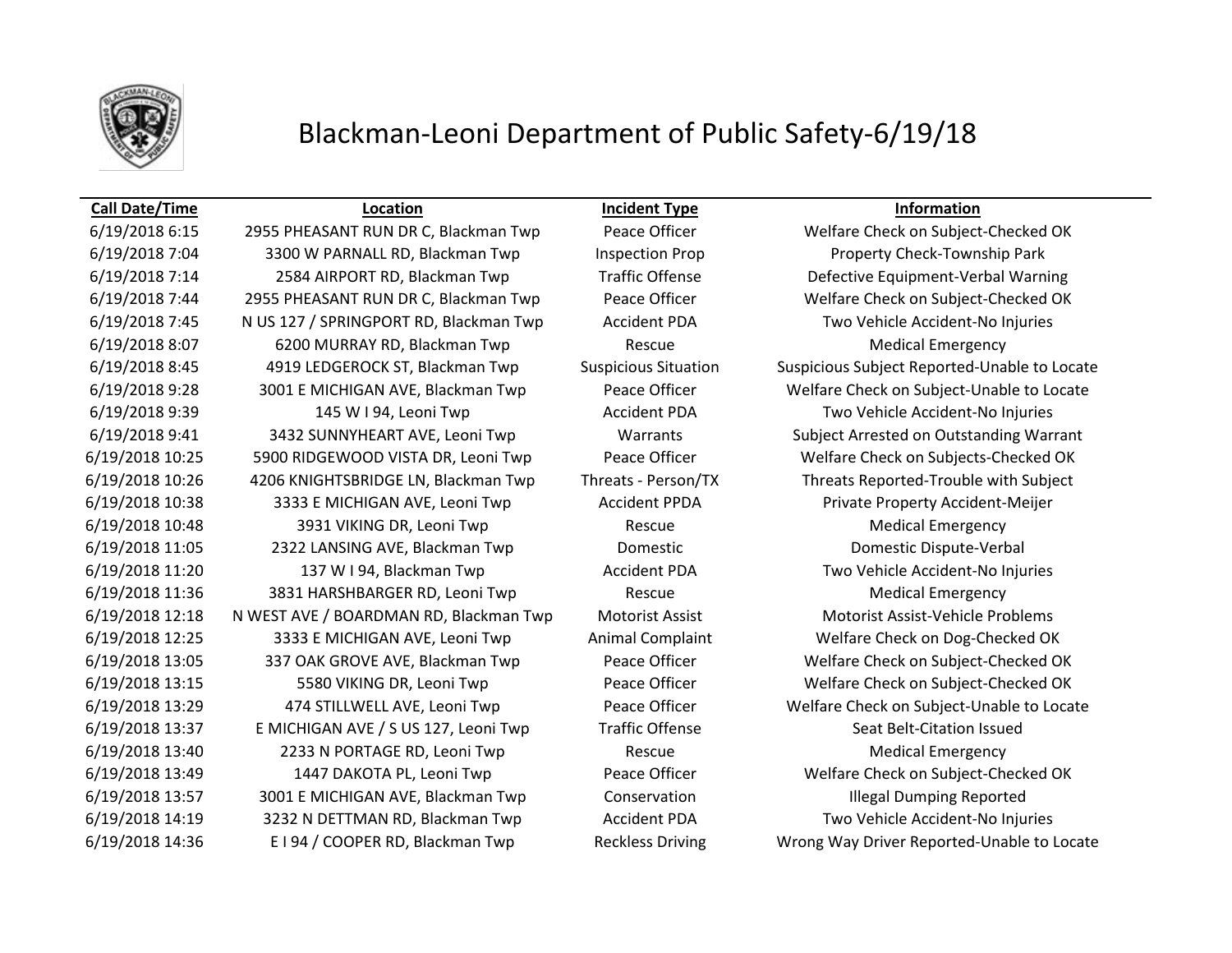

## Blackman-Leoni Department of Public Safety-6/19/18

6/19/2018 14:43 1700 W MICHIGAN AVE, Blackman Twp Accident PPDA Private Property Accident-Wal-Mart 6/19/2018 15:02 204 WATTS RD C, Leoni Twp Larceny Larceny Reported-Kayak Stolen 6/19/2018 15:37 3744 E MICHIGAN AVE, Leoni Twp Animal Complaint Welfare Check on Dog in a Camper 6/19/2018 15:48 WATTS RD / E MICHIGAN AVE, Leoni Twp Traffic Offense Careless Driving-Citation Issued 6/19/2018 16:50 3300 SPIREA CT 216, Blackman Twp Rescue Rescue Medical Emergency 6/19/2018 17:01 E I 94 / S US 127, Blackman Twp Accident PDA One Vehicle Accident-No Injuries 6/19/2018 17:16 COUNTY FARM RD / BLACKMAN RD, Blackman Twp Traffic Offense Speed-Citation Issued 6/19/2018 18:05 E SOUTH ST / S US 127, Leoni Twp Traffic Hazard Hazard Hazard-Excavator Blocking Roadway 6/19/2018 18:30 3401 COOPER ST, Blackman Twp Civil Dispute Civil Dispute Over Services Rendered 6/19/2018 19:57 2801 CARRIAGE LN, Blackman Twp Rescue Rescue Medical Emergency 6/19/2018 20:00 3744 E MICHIGAN AVE, Leoni Twp Animal Complaint Welfare Check on Dog-Checked OK 6/19/2018 20:42 N ELM RD / ROSEHILL RD, Blackman Twp MDOP Damage to Vehicle Reported 6/19/2018 22:10 607 1/2 W FRANKLIN ST, Jackson Assist Assist K-9 Assist to Michigan State Police

**Call Date/Time Location Incident Type Information**

6/19/2018 15:04 2403 E GANSON ST, Blackman Twp Inspect Vehicle Vehicle Vehicle Inspection for Secretary of State 6/19/2018 16:52 FALAHEE RD / PAGE AVE, Leoni Twp VCSA Possession of Marijuana-Citation Issued 6/19/2018 17:18 3921 W MICHIGAN AVE 10, Blackman Twp Disorderly Trouble with Subject Refusing to Leave-Residence 6/19/2018 17:27 825 S SUTTON RD, Leoni Twp Domestic Domestic Domestic Assault Reported-Prosecutor Review 6/19/2018 17:29 3870 VAN HORN RD, Blackman Twp Warrants Subject Arrested on Outstanding Warrant 6/19/2018 17:57 4569 TUDOR LN, Blackman Twp Domestic Domestic Assault Reported-Prosecutor Review 6/19/2018 18:01 1000 LOWELL AVE, Blackman Twp Animal Complaint Loose Dog Reported-Unable to Locate 6/19/2018 18:13 6100 ANN ARBOR RD, Leoni Twp Peace Officer Welfare Check on Subject-Unable to Locate 6/19/2018 19:15 825 S SUTTON RD, Leoni Twp Domestic Domestic Assault Reported-Prosecutor Review 6/19/2018 19:31 1996 W PARNALL RD, Blackman Twp Warrants Warrant Pick-Up-Clinton County Sheriff's Department 6/19/2018 20:03 2300 W MICHIGAN AVE, Blackman Twp Peace Officer Welfare Check on Subjects-Unable to Locate 6/19/2018 20:11 3410 SUMAC CT, Blackman Twp Disorderly Trouble with Subject Reported-Neighbor Dispute 6/19/2018 21:49 2924 WHITLOCK RD, Blackman Twp Animal Complaint Loose Dogs Reported-Unable to Locate 6/19/2018 22:12 5254 N BOULDER ST, Blackman Twp Suspicious Situation Suspicious Subject Reported-Checked OK 6/19/2018 22:57 1996 W PARNALL RD, Blackman Twp Warrants Warrant Pick-Up-Lenawee County Sheriff's Department